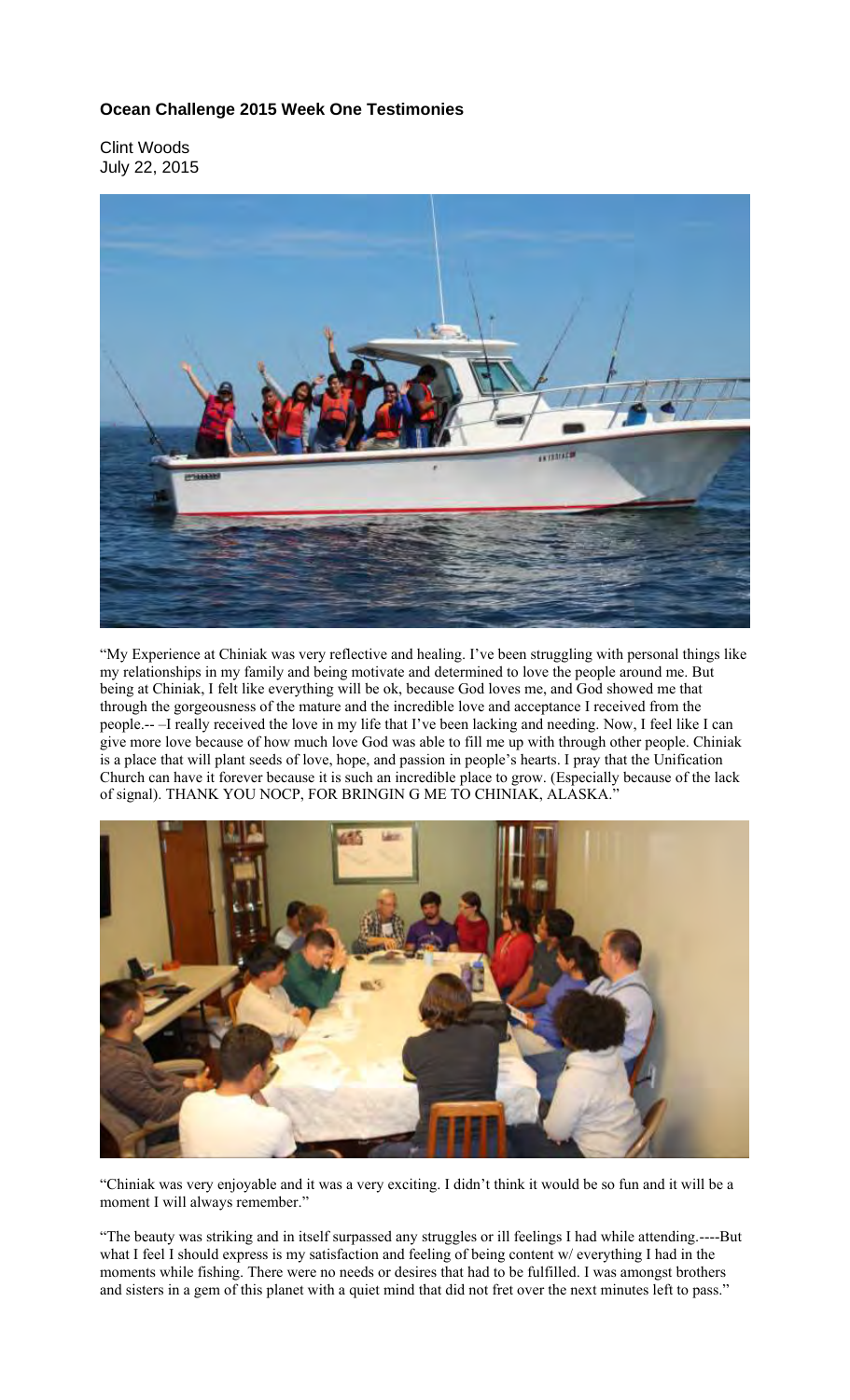"Chiniak was a great experience for me. I was able, in fishing, to connect spiritually with God and possibly True Father."



"Kodiak is just so amazing. I am so glad that I came here and that I am able to experience all these amazing moments. I did fishing before and always loved it because even if you don't catch any fish I love the time because it is best time to reflect about myself, my life. I can really feel God's heart through fishing and I feel so connected to God and True Father and I think I am supposed to be here and experience all these beautiful things. Thank you for this wonderful opportunity to be here and experience Kodiak at its best.

"I have never experienced a place like Chiniak. I can see so much potential in the land but we are not maximizing it. My short time there allowed me to be with nature helped release a lot of built up emotion in a safe and private place. Exploring the property let me feel like I was in a movie wandering into hidden houses and spots. This place allowed each person to really connect to one another. Before the camping experience the participants were not very close. And then after it feels like we can't let go of one another. I had a fantastic experience and would love to go back and enjoy those black sands once again."



"It was physically, mentally, and spiritually relaxing. I was able to realize the beauty of the world around us even if it was for just 3 days. Also the environment and my experience could not have been as successful and fulfilling had there not been the nice and truly loving people around me. The river fishing opened up my eyes and I learned how much focus, patience, and faith you need to fish.----I also learned